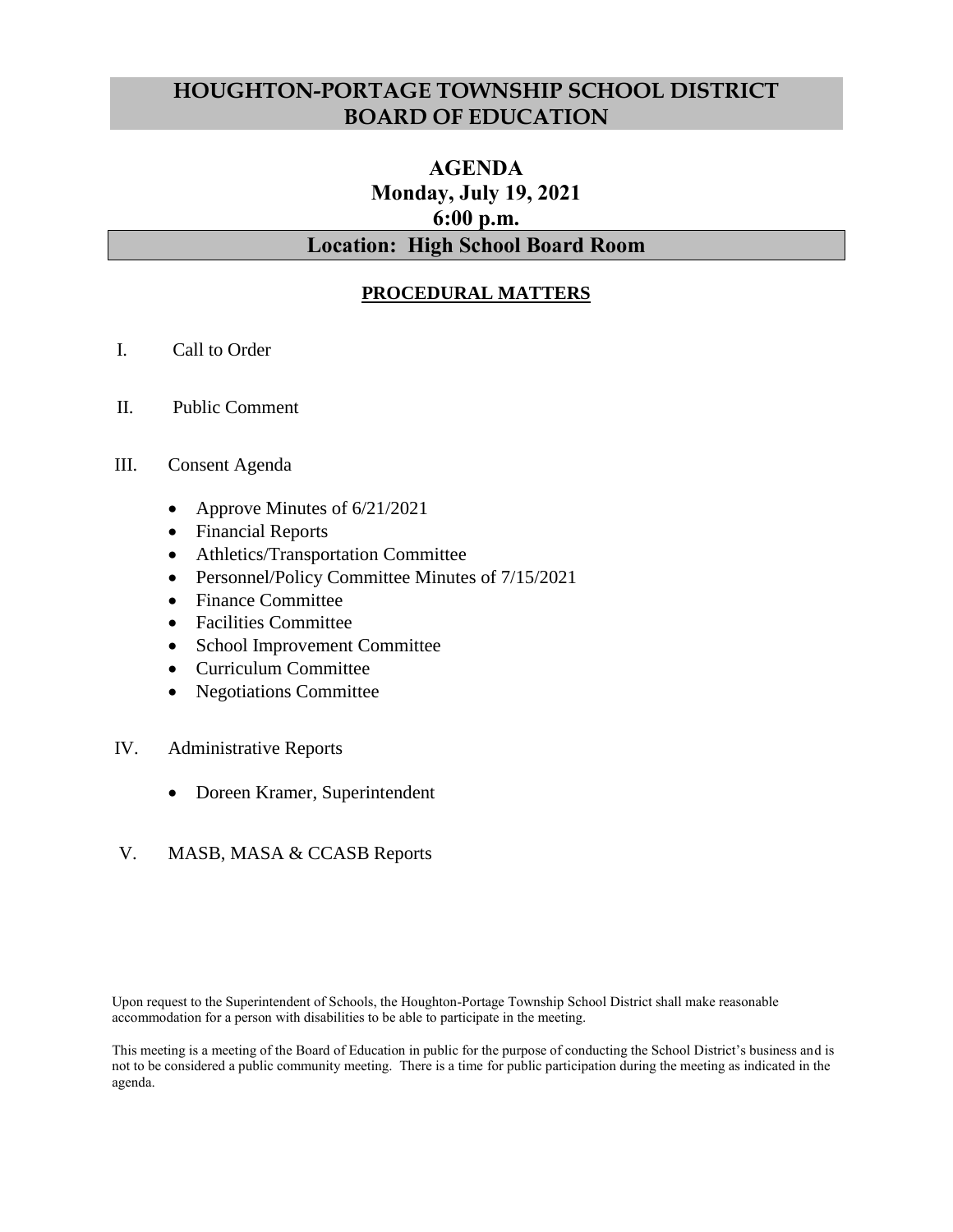| VI. |    | Discussion/Action Items                                                                                                                                                                                                                                                                                                                                                                                                                                                     |
|-----|----|-----------------------------------------------------------------------------------------------------------------------------------------------------------------------------------------------------------------------------------------------------------------------------------------------------------------------------------------------------------------------------------------------------------------------------------------------------------------------------|
|     |    | 1. Resolution to approve the Monthly Covid19 Instructional Delivery Method                                                                                                                                                                                                                                                                                                                                                                                                  |
|     |    | approve the monthly Covid19 instructional delivery method.                                                                                                                                                                                                                                                                                                                                                                                                                  |
|     |    |                                                                                                                                                                                                                                                                                                                                                                                                                                                                             |
|     | 2. | Resolution to Participate in School Bond Loan Fund                                                                                                                                                                                                                                                                                                                                                                                                                          |
|     |    |                                                                                                                                                                                                                                                                                                                                                                                                                                                                             |
|     |    | Yeas:                                                                                                                                                                                                                                                                                                                                                                                                                                                                       |
|     | 3. | Designation of Depositories for School Funds                                                                                                                                                                                                                                                                                                                                                                                                                                |
|     |    | approve the designation of Superior National Bank as the depository of<br>general fund, debt retirement, capital projects monies, federal tax deposits,<br>athletics and school service accounts, and trust fund; Incredible Bank as<br>the depository for the trust and agency fund; the Michigan School District<br>Liquid Fund as the depository for general fund and capital projects; and<br>the Michigan Tech Credit Union as the depository for the elementary trust |

Yeas: Next Strategy and Strategy and Strategy and Strategy and Strategy and Strategy and Strategy and Strategy and Strategy and Strategy and Strategy and Strategy and Strategy and Strategy and Strategy and Strategy and Str Nays: \_\_\_\_\_\_\_\_\_

and agency account.

Upon request to the Superintendent of Schools, the Houghton-Portage Township School District shall make reasonable accommodation for a person with disabilities to be able to participate in the meeting.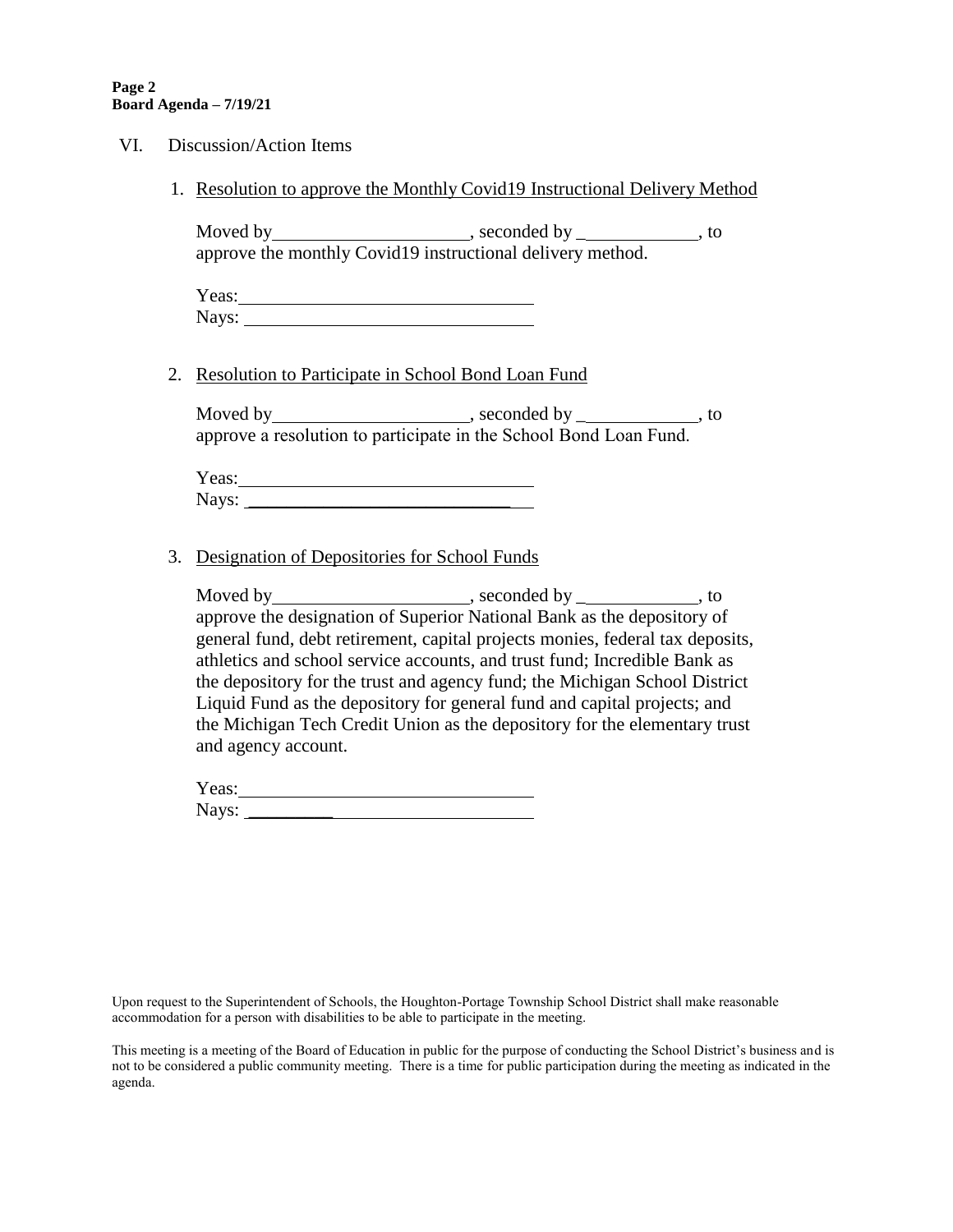4. Designation of Individuals Responsible for Posting Public Notice of Meetings

Moved by , seconded by \_ , to approve the designation of Sara Marcotte and Colette Patchin for posting public notice of meetings.

| Yeas: |  |
|-------|--|
| Nays: |  |

5. Delegation of Election Duties

Moved by , seconded by \_ , to approve the delegation of Sara Marcotte to attend to all election duties.

Yeas: Nays: \_\_\_\_\_\_\_\_\_\_\_\_\_\_\_\_\_\_\_\_\_\_\_\_\_\_\_\_

6. Adoption of Legal Reference Note

Moved by , seconded by \_ , to approve designating themselves as a General Powers School District by operational law.

Yeas:  $\blacksquare$ Nays: \_\_\_\_\_\_\_\_\_\_\_\_\_\_\_\_\_\_\_\_\_\_\_\_\_\_\_\_

7. Approval of Organizational Memberships – MASA, MASB, & CCASB

Moved by , seconded by \_ , to approve the organizational memberships in the Michigan Association of School Administrators, the Michigan Association of School Boards and the MASB Legal Trust Fund, and the Copper Country Association of School Boards.

Yeas: Nays: \_\_\_\_\_\_\_\_\_\_\_\_\_\_\_\_\_\_\_\_\_\_\_\_\_\_\_\_

Upon request to the Superintendent of Schools, the Houghton-Portage Township School District shall make reasonable accommodation for a person with disabilities to be able to participate in the meeting.

This meeting is a meeting of the Board of Education in public for the purpose of conducting the School District's business and is not to be considered a public community meeting. There is a time for public participation during the meeting as indicated in the agenda.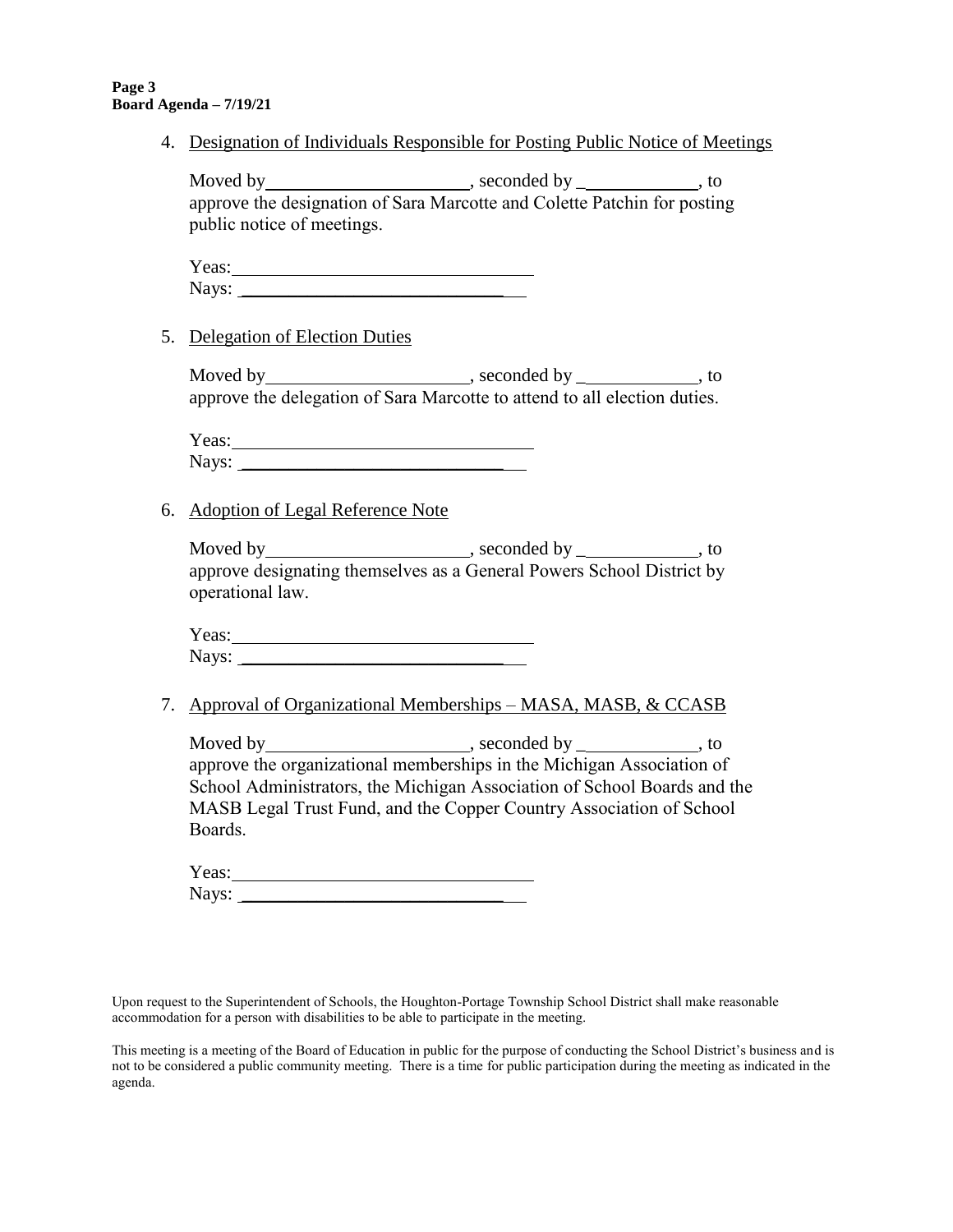8. Approval of Annual Retainer Contracts:

Moved by the seconded by the seconded by the seconded by the seconded by  $\sim$ approve the annual retainer contracts with the law firms of Neuminen, DeForge & Toutant of Houghton and Ryan Law Offices of Iron Mountain as their counselors, the Thrun Law Firm serving as school attorneys for school elections and matters pertaining to school law, and Anderson, Tackman and Company to serve as our school auditor.

| Yeas: |  |
|-------|--|
| Nays: |  |

#### 9. Designation of Carriers to Transport Students

Moved by  $\frac{1}{\sqrt{1-\frac{1}{\sqrt{1-\frac{1}{\sqrt{1-\frac{1}{\sqrt{1-\frac{1}{\sqrt{1-\frac{1}{\sqrt{1-\frac{1}{\sqrt{1-\frac{1}{\sqrt{1-\frac{1}{\sqrt{1-\frac{1}{\sqrt{1-\frac{1}{\sqrt{1-\frac{1}{\sqrt{1-\frac{1}{\sqrt{1-\frac{1}{\sqrt{1-\frac{1}{\sqrt{1-\frac{1}{\sqrt{1-\frac{1}{\sqrt{1-\frac{1}{\sqrt{1-\frac{1}{\sqrt{1-\frac{1}{\sqrt{1-\frac{1}{\sqrt{1-\frac{1}{\sqrt{1-\frac{1}{\sqrt{1-\frac{1$ Board designate Lamers Transit as the transportation provider for the district, all area schools, Copper Country I.S.D., Michigan Technological University, Houghton Transit Authority, Hancock Transit, and any other carrier designated by the Board or approved by the Superintendent as carriers to transport students.

Yeas:  $\blacksquare$ Nays: \_\_\_\_\_\_\_\_\_\_\_\_\_\_\_\_\_\_\_\_\_\_\_\_\_\_\_\_

10. Selection of Representative for CCASB

Moved by , seconded by \_ , the Board approve the selection of \_\_\_\_\_\_\_\_\_\_\_\_\_\_\_\_\_\_as representative for the CCASB.

Yeas: New York Changes and The Contract of the Changes of the Changes of the Changes of the Changes of the Changes of the Changes of the Changes of the Changes of the Changes of the Changes of the Changes of the Changes of Nays:

Upon request to the Superintendent of Schools, the Houghton-Portage Township School District shall make reasonable accommodation for a person with disabilities to be able to participate in the meeting.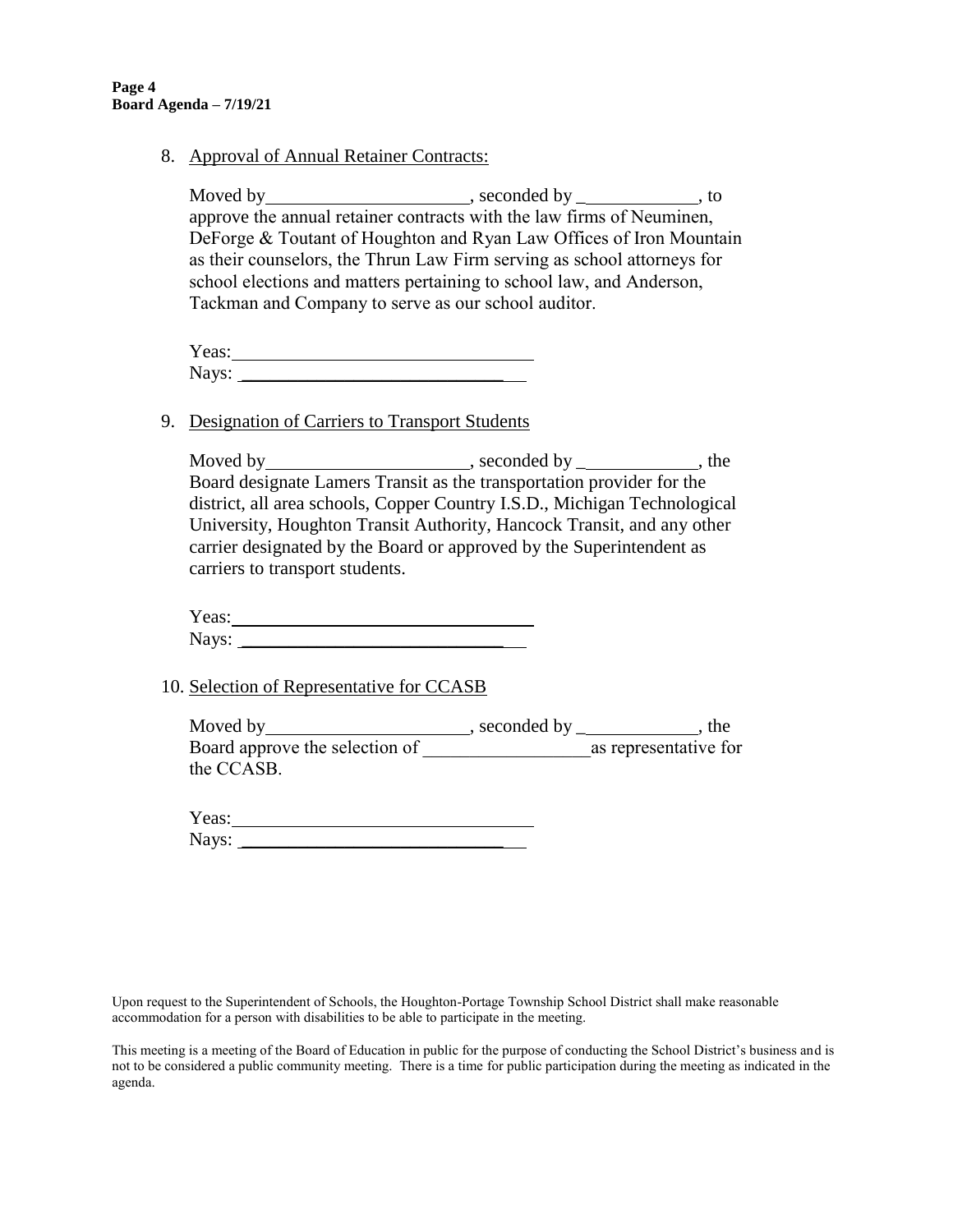11. Resolution to Approval of Board Member Travel

| Moved by                                                                | , seconded by | $.$ the |
|-------------------------------------------------------------------------|---------------|---------|
| Board approve member travel to MASB, MASA, and NSBA functions and       |               |         |
| seminars, the U.P. Legislative Summit, the Governor's education summit, |               |         |
| and local CCASB functions                                               |               |         |

| Ÿ.<br>$A^{\alpha}$ |  |
|--------------------|--|
| Nave·<br>1 .u y .s |  |

12. Resolution to Designate Julie Filpus as District Representative in Absence of Superintendent

Moved by , seconded by \_ , the Board designate Julie Filpus as district representative in the absence of the Superintendent.

| $\mathbf{x}$<br>Yeas: |  |
|-----------------------|--|
| $N$ ave<br>13ayo.     |  |

13. Resolution Setting First Day of School for 2021-22 School Year

| Moved by                                                                              | , seconded by $\overline{\phantom{a}}$ | . the |
|---------------------------------------------------------------------------------------|----------------------------------------|-------|
| Board designate Tuesday, September 7 <sup>th</sup> as the first day of school for the |                                        |       |
| 2021-22 school year.                                                                  |                                        |       |

Yeas: Nays: \_\_\_\_\_\_\_\_\_\_\_\_\_\_\_\_\_\_\_\_\_\_\_\_\_\_\_\_

14. Michigan High School Athletic Association ("MHSAA") Membership Resolution

Moved by , seconded by \_ , the Board approve a resolution to participate under the guidelines of MHSAA.

Yeas:

Nays:

Upon request to the Superintendent of Schools, the Houghton-Portage Township School District shall make reasonable accommodation for a person with disabilities to be able to participate in the meeting.

This meeting is a meeting of the Board of Education in public for the purpose of conducting the School District's business and is not to be considered a public community meeting. There is a time for public participation during the meeting as indicated in the agenda.